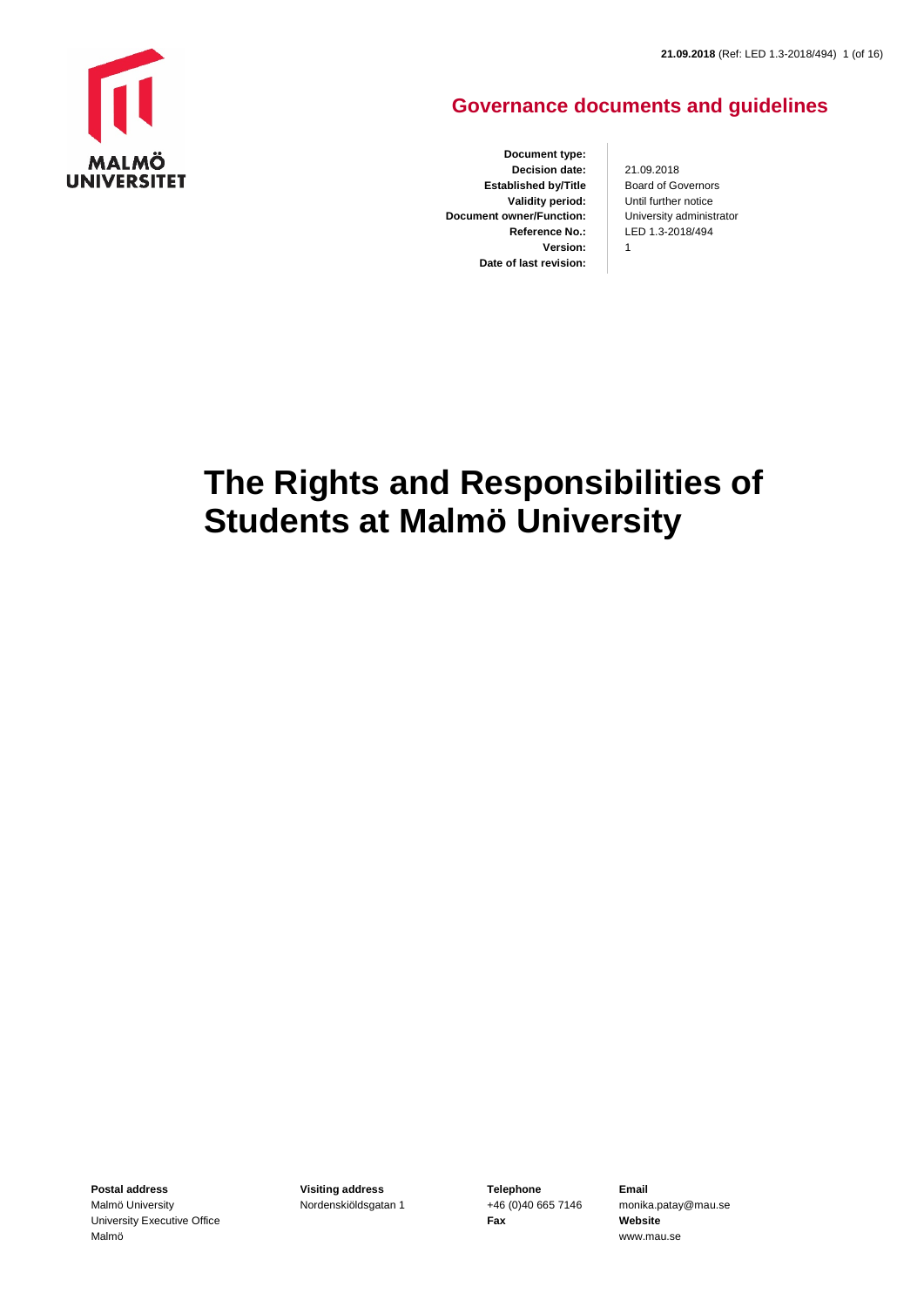## **TABLE OF CONTENTS**

| <b>INTRODUCTION</b>                                   | 3                        |
|-------------------------------------------------------|--------------------------|
| BEFORE BEGINNING YOUR STUDIES                         | 3                        |
| Information regarding your study programme/course     | 3                        |
| Course and study programme syllabuses                 | 3                        |
| Schedules                                             | $\overline{4}$           |
| Course literature                                     | $\overline{4}$           |
| Credit transfers                                      | $\overline{4}$           |
| Support for students with disabilities                | $\overline{\mathcal{A}}$ |
| <b>DURING YOUR STUDIES</b>                            | 5                        |
| Study environment                                     | 5                        |
| Study and career guidance                             | 5                        |
| Healthcare and student social welfare                 | 5                        |
| Student influence                                     | 6                        |
| Compulsory elements                                   | 6                        |
| Practicum placements/internships                      | 6                        |
| Assessments and grades                                | 6                        |
| <b>Examination timetables</b>                         | 6                        |
| Sitting examinations at another location              | 7                        |
| Examination of practicum placements/internships       | $\boldsymbol{7}$         |
| Notification of results and post-exam reviews         | $\tau$                   |
| Resits                                                | $\boldsymbol{7}$         |
| Limitations on total examination sessions             | 8                        |
| Replacement of examiners/supervisors                  | $8\,$                    |
| Previous examination papers                           | $8\,$                    |
| Cheating and plagiarism                               | $\,8\,$                  |
| Disciplinary measures                                 | 9                        |
| Errors on the part of the university                  | 9                        |
| <b>AFTER YOUR STUDIES</b>                             | 9                        |
| Review and justification of grades                    | 9                        |
| Resitting examinations (supplementing grades)         | 10                       |
| Course assessment                                     | 10                       |
| Course certificates                                   | 10                       |
| Degree certificates                                   | 10                       |
| Publication of degree projects                        | 11                       |
| <b>OTHER</b>                                          | 11                       |
| Deferment of studies for admitted students            | 11                       |
| Approved leave from studies with guaranteed admission | 11                       |
| Non-completion                                        | 12                       |
| Expenses                                              | 12                       |
| APPLICATION AND MONITORING                            | 12                       |
| <b>TERMINOLOGY</b>                                    | 14                       |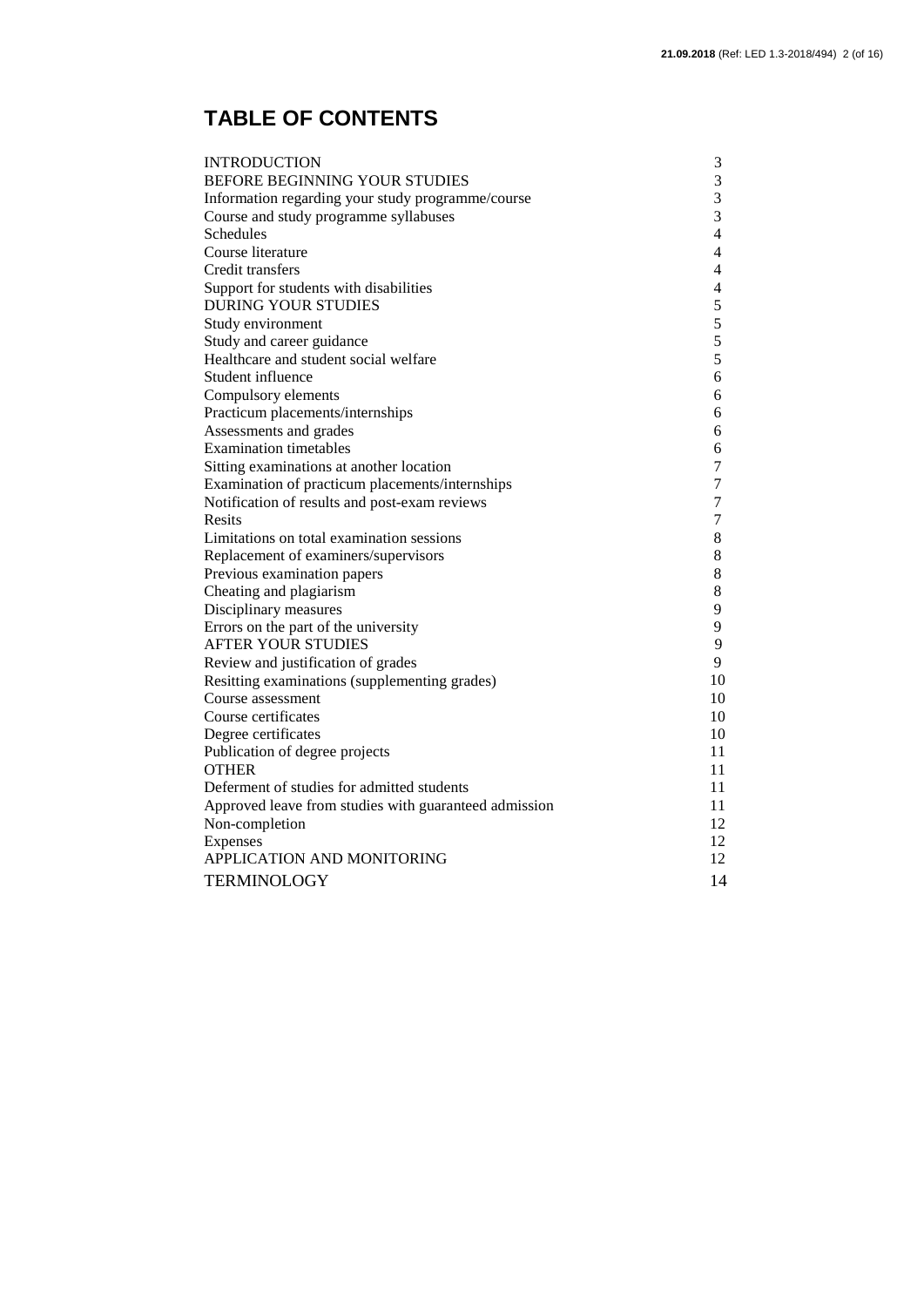## **INTRODUCTION**

Malmö University values its involved and engaged students and their participation in the development and quality assurance of our courses and study programmes. In order for the collaboration between the university's staff and students to work smoothly and create good opportunities for learning, our students must have transparent rights and responsibilities.

This document is based on various statutes, for example the Swedish Higher Education Ordinance, Freedom of the Press Act and Administrative Procedure Act, all of which govern the activities of the university. The university's highest decision-making body, the Board of Governors, makes decisions on this document and the regulations to be complied with by all staff and students. University management is responsible for keeping staff and students informed about the document and for ensuring that the organisation is run in accordance with applicable regulations

The rights and responsibilities stated in this document apply to all students at Malmö University. For fee-paying students, supplementary regulations and information are available in a separate document.

## **1. BEFORE BEGINNING YOUR STUDIES**

#### **1.1 Information regarding your study programme/course**

Students are responsible for staying well-informed about their education. The university shall ensure that information regarding study programmes and courses is readily available. This information may be conveyed via course websites, learning platforms and email. Students have the right to receive information about courses and study programmes, roll-call/course introductions and timetables, etc., as well as regarding where they should turn for help, for example with requests for individual adjustments.

At the start of each course, teachers shall inform students about how and when they can be contacted. Teachers are also required to reply to questions from students in a timely manner.

#### **1.2 Course and study programme syllabuses**

Course and study programme syllabuses are the documents that govern the education offered at the university. These shall be established and made available to students via the university's website no later than the date on which the course or study programme opens for applications. No changes are permitted subsequent to this publication. If revisions are required to courses contained in a study programme, it is possible to establish such revisions no later than eight weeks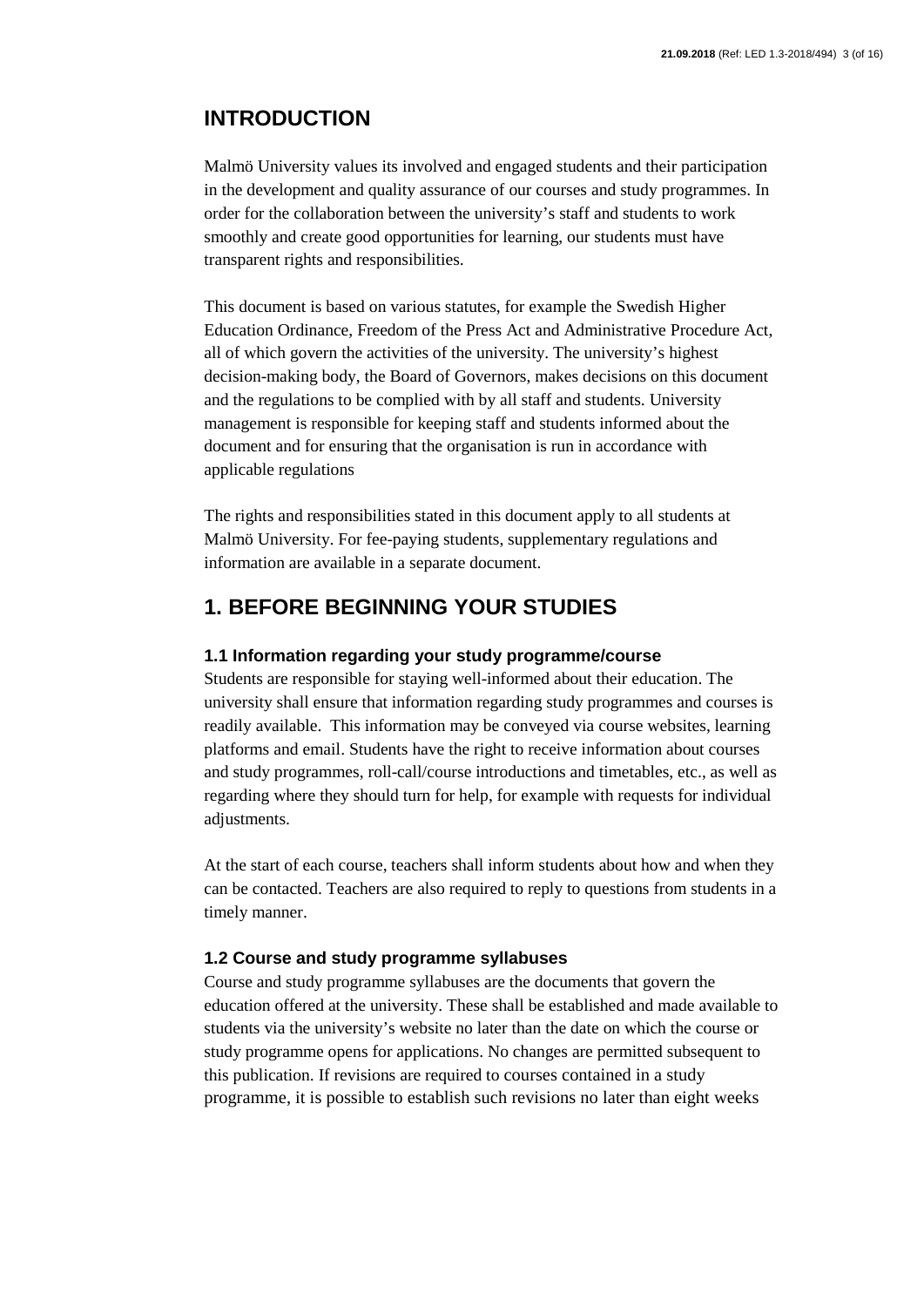prior to the start of the course. Among other things, course and study programme syllabuses shall state intended learning outcomes as well as the forms for assessing student performance. Course syllabuses shall state all requirements for compulsory attendance. The university has adopted governance documents with established instructions for course and study programme syllabuses, which are available via the website.

#### **1.3 Schedules**

Schedules for courses shall be available to students no later than four weeks prior to the start of the course in question. Alterations to course schedules are only permitted when special grounds exist. Non-compulsory and unassessed course elements may however be added to the schedules. All schedule alterations shall be notified to affected students in an unambiguous manner, preferably on the university's learning platform.

#### **1.4 Course literature**

Information on compulsory course literature shall be included in the course syllabus. Subsequently published articles and other relevant work may only be added in exceptional circumstances and only in limited scope and must not be crucial to the ability of students to achieve the course's intended learning outcomes.

#### **1.5 Credit transfers**

According to the Swedish Higher Education Ordinance, students are entitled to apply to transfer credits awarded for a previous course or study programme and/or to seek credits for professional or vocational experience. The university has an obligation to assess whether the previous education, professional or vocational experience or other knowledge and experience correspond to the course or study programme for which the credits are to be recognised. Applications for credit transfer should be submitted to the appropriate function at the faculty. The university's decision regarding credit transfers can be appealed to the Higher Education Appeals Board.

#### **1.6 Support for students with disabilities**

According to the Swedish Discrimination Act, students with documented lasting disabilities have the right to special pedagogical and compensatory support if such a need exists. Support measures may take the form of aids/specialist equipment, adapted literature, specially equipped computers, support staff and adapted examinations. Students are required to submit an application in order to have their needs assessed. Decisions to grant support will be notified to the student, who is responsible for passing on the information to those who require it. Information regarding support measures and the application procedure is available on the university website. Teachers and examiners shall consider the proposed measures regarding adaptions to teaching situations and examinations stated in decisions,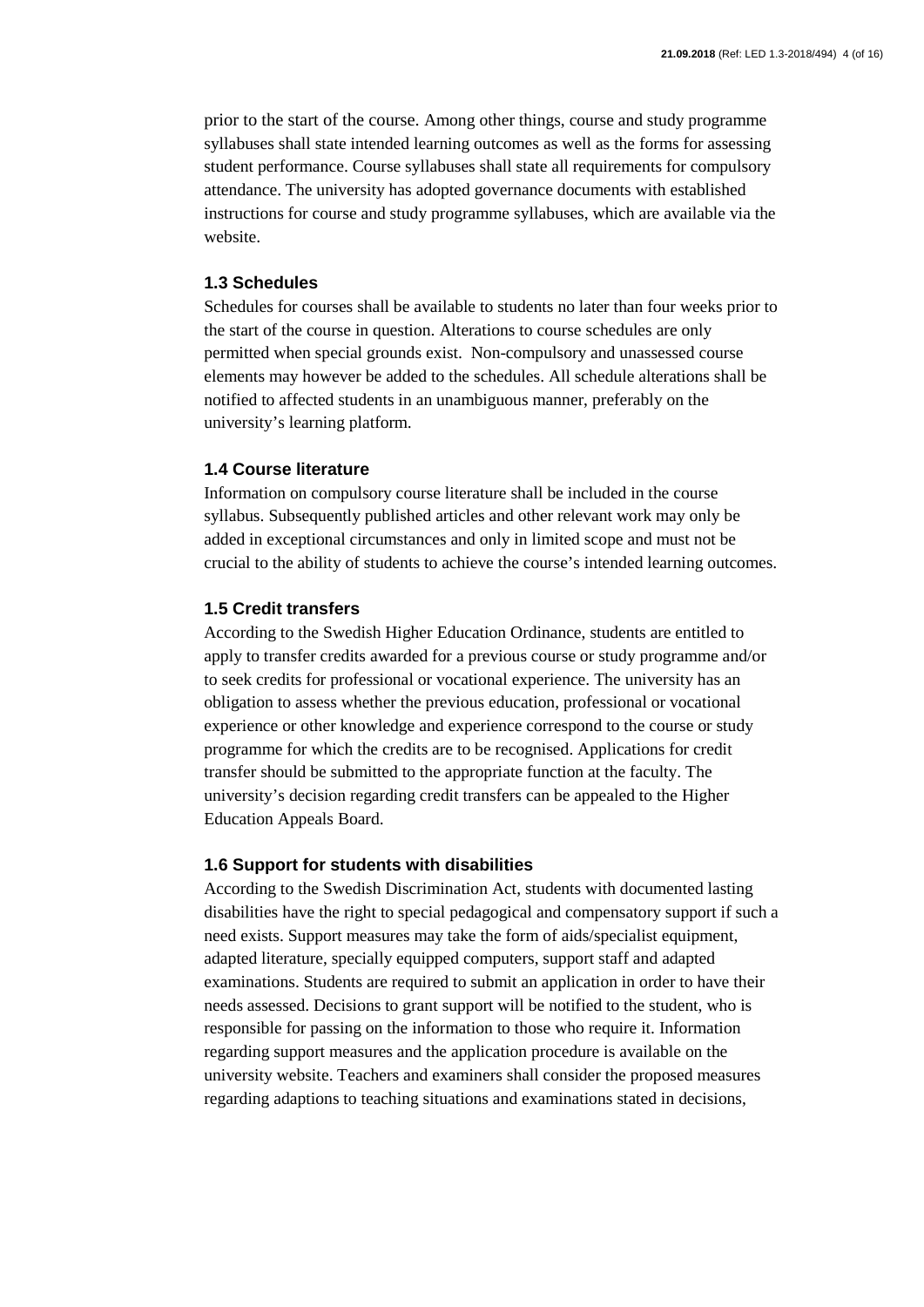where decisions are reached pursuant to the Swedish Discrimination Act. However, the point of departure shall always be the intended learning outcomes stated in the course or study programme syllabus and adaptions shall be implemented in such a way that these outcomes can be examined. Examiners decide which adaptions it is possible to make to examinations.

## **2. DURING YOUR STUDIES**

#### **2.1 Study environment**

Students' work environments shall fulfil the requirements of applicable legislation. Among other things, this means that student work environment representatives shall be appointed at Malmö University and that they shall have the same right to training as other work environment representatives at the university. Students have the right to the resources necessary to complete their studies, e.g. computers, libraries, study areas and break rooms. Where possible, students should be able to utilise these resources outside of timetabled periods. Students are obliged to comply with stated regulations and to use protective equipment and take the precautions otherwise necessary to prevent ill health and accidents. Students can exercise influence on the study environment in various ways, including via the Study Programme Board and course evaluations. Any formal complaints regarding the study environment can be addressed to the head of department, who bears the ultimate responsibility for the work and study environment.

#### **2.2 Study and career guidance**

According to the Swedish Higher Education Ordinance, students shall be provided with study and career guidance. Higher education institutions shall ensure that those intending to begin a course or study programme have access to the information about it that is required. This support is available to students through the university's study and/or career advisors and study advisors at each faculty/department, as well as from the teachers responsible for their courses or study programmes.

#### **2.3 Healthcare and student social welfare**

According to the Swedish Higher Education Ordinance, higher education institutions shall be responsible for providing students with access to healthcare, in particular preventive healthcare intended to promote the physical and mental health of the students, as well as for other student welfare activities to support students. Student healthcare at Malmö University acts as a complement to public healthcare. University clerics are also part of the student health and welfare network.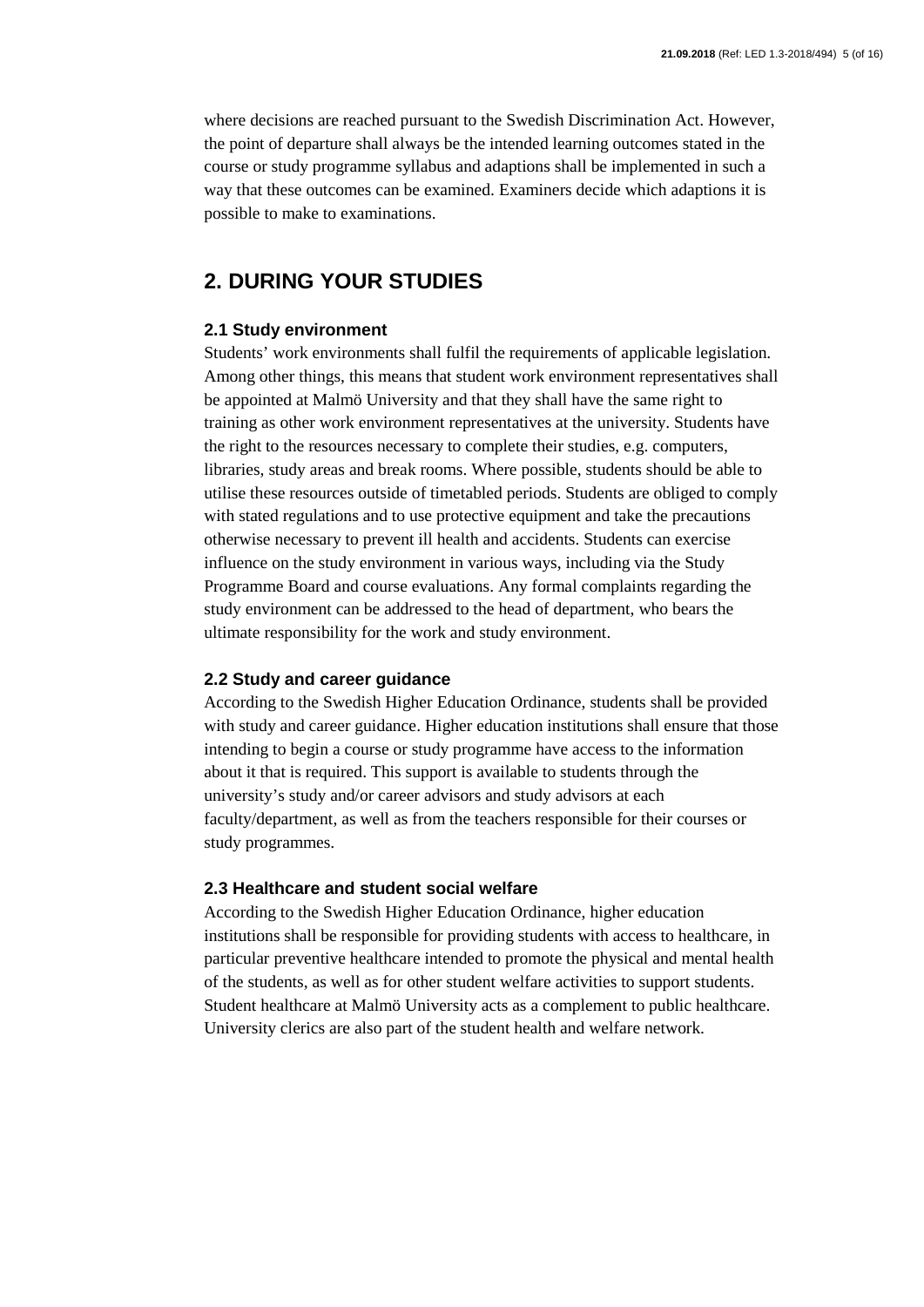#### **2.4 Student influence**

Students also have a statutory right to exercise influence over their education. Malmö University has established a separate policy for student influence, which is available via the website.

#### **2.5 Compulsory elements**

Compulsory educational elements are those that the student is required to complete in order to pass the course. If a course contains compulsory elements, these must be stated in the course syllabus. According to the Swedish Higher Education Ordinance, a student may make a request to the examiner for an exemption from a compulsory element. Requests must be substantiated with relevant information. Students have the right to appeal a decision to reject such a request to the Higher Education Appeals Board.

#### **2.6 Practicum placements/internships**

Students have the right to practicum placements/internships to the extent stated in the Swedish Higher Education Ordinance or in the study programme syllabus. Practicum placements/internships may be provided outside of the area in which the university is located, and the student shall be informed of the placement in good time. Students have the opportunity to apply for specific placements if special grounds exist, e.g. for medical or strong social reasons. Applications for specific placements shall be submitted to the relevant function at the faculty in writing, with reasons substantiated by certification. The faculty shall have established procedures for dealing with such matters and for what can be considered as special grounds.

#### **2.7 Assessments and grades**

Assessments of a student's performance shall be conducted through written, oral and/or practical examinations. Assessments shall be based on the intended learning outcomes stated in the course syllabus. The forms of assessment to be used shall be stated in the course syllabus. Assessments shall be designed in such a way as to evaluate each individual's performance in relation to the intended learning outcomes, including in group-based activities. A grade shall be set for each completed examination. Grades shall be set by the examiner appointed by the university. For degree projects (dissertations) at BSc and MSc level, and for independent study for professional qualifications, the examiner and supervisor must not be the same person.

#### **2.7.1 Examination schedules**

Schedules for examinations shall be published no later than four weeks prior to the start of the course. Resits may not be scheduled at the same time as ordinary examinations for the following term. It is the student's responsibility to register for examinations in accordance with applicable regulations.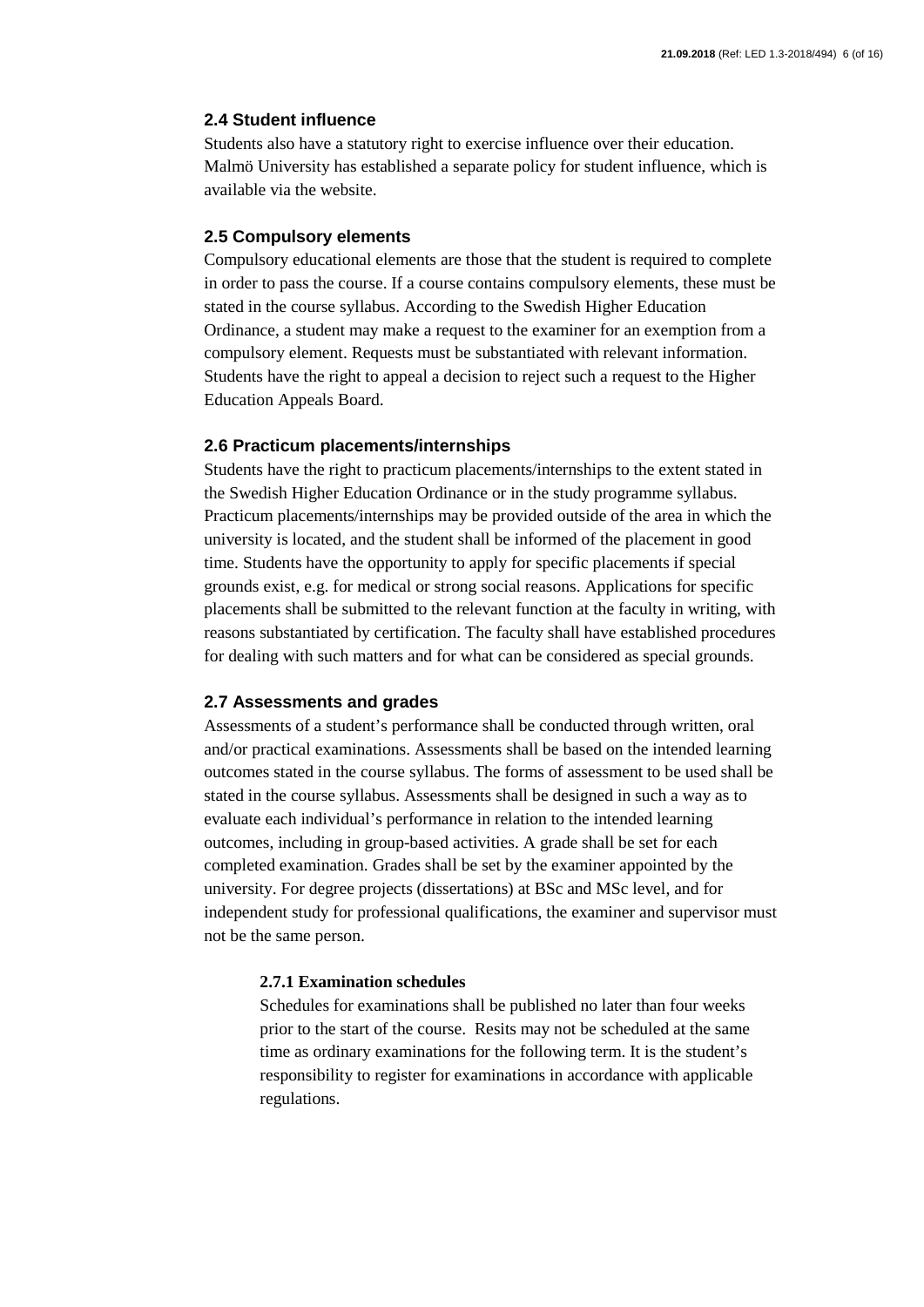#### **2.7.2 Sitting examinations at another location**

A student may apply to the examiner to be able to take written examinations off-campus, for example if they are undertaking exchange studies or if some other special grounds exist. Applications in this regard shall be submitted to the examiner in writing, with reasons substantiated by certification. The examiner shall assess the application and reach a decision. If the request is granted, it is the student's responsibility to arrange for a room, invigilator and contact person at the higher education institution, school, etc. where they are to sit the exam.

#### **2.7.3 Examination of practicum placement/internships**

If a study programme or course includes a practicum placement/internship, then specific rules may apply with regard to the total number of examination opportunities. These rules shall be clearly stated in the course/study programme syllabus. At least two opportunities must be provided. The supervisor's role in assessing students shall be clearly stated in the course syllabus. If a student is at risk of receiving a failing grade for their practicum placement/internship, they should be made aware of this at the earliest opportunity.

#### **2.7.4 Notification of results and post-exam reviews**

Students shall be notified of examination results without undue delay, but no later than 15 working days after the examination session and no later than 10 working days prior to resitting the exam. Results may be posted on the learning platform or notified by email. Reporting in Ladok must be completed no later than five working days after the result has been notified. Oral and/or written post-examination reviews shall be arranged no later than 10 working days prior to any resit. According to a decision by the Swedish National Archives, written examinations shall be returned to the student or archived. Examination results, or copies thereof, shall be saved by the university for a period of two years. Once the examination has been corrected and the results posted, examination papers become public documents and are then subject to the principle of public access to official documents. In the event that anything else has been added, for example written comments by supervisors or examiners, these too must also be released upon request. The return of written examinations is conditional on the examination results having been registered in Ladok.

#### **2.7.5 Resits**

Students wishing to resit an examination after the end of a course are themselves responsible for contacting the study administrator to find out how the relevant course information will be disseminated. If course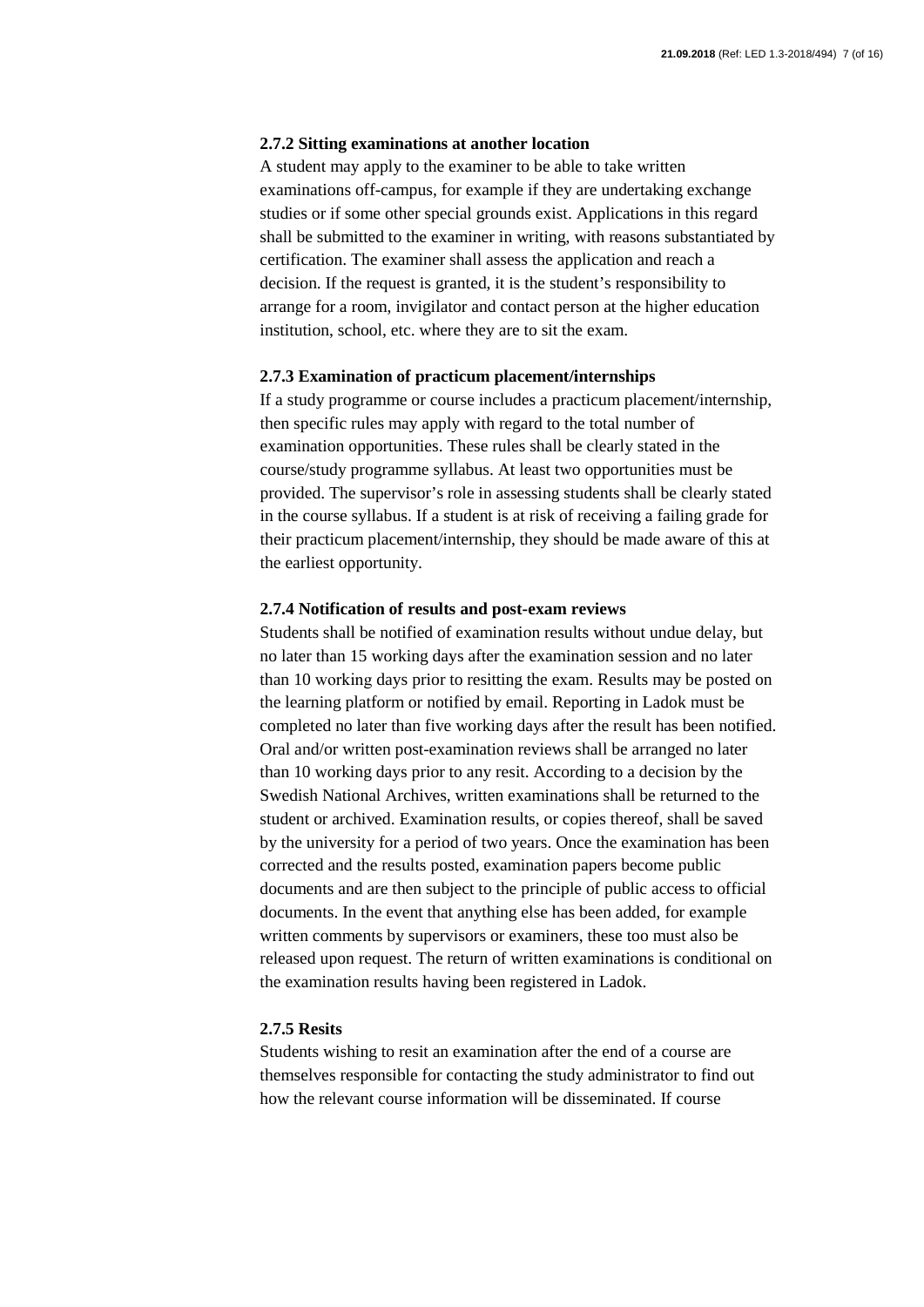information is disseminated via the course website or learning platform, it is the student's responsibility to contact the study administrator for authorisation to access the course website or learning platform in question.

If a course is no longer given or has undergone major changes then the student shall be offered two opportunities during the year after the commencement of the altered course to resit the examination based on the intended learning outcomes and examination form stated in the course syllabus at the time of their registration.

#### **2.7.6 Limitations on total examination sessions**

The university is only permitted to limit the number of examination sessions if an unlimited right would lead to an unreasonable drain on resources, e.g. examinations that specifically require the hiring of equipment, staff or adapted premises. If a limit is placed on the total number of examination sessions, this shall be stated in the course syllabus. Three examination sessions shall be offered during one academic year, with a further two sessions to follow, so that the student can undergo a minimum of five examination sessions in total.

#### **2.7.7 Replacement of examiners/supervisors**

A student who has twice been failed in the same examination by the same examiner has the right to have a different examiner appointed prior to the next session, unless there are specific reasons to prevent this. A student who has twice been failed by the same examiner in reviewing their degree project has the right to have a different examiner appointed, unless there are specific reasons to prevent this. In the event of a failing grade for a practicum placement/internship, the student has the right to change examiner/supervisor, unless there are specific reasons to prevent this.

#### **2.7.8 Previous examination papers**

Students have the right to see previous examination papers, submitted written answers and correction templates. The above-named are public documents and cannot be classed as confidential.

#### **2.8 Cheating/plagiarism**

Students have the right to receive information regarding rules and regulations pertaining to examinations. Information regarding cheating and plagiarism is available on the university's website. All teachers and examiners at Malmö University have recourse to a plagiarism control system. All degree projects carried out at Malmö University will be checked for plagiarism using this tool.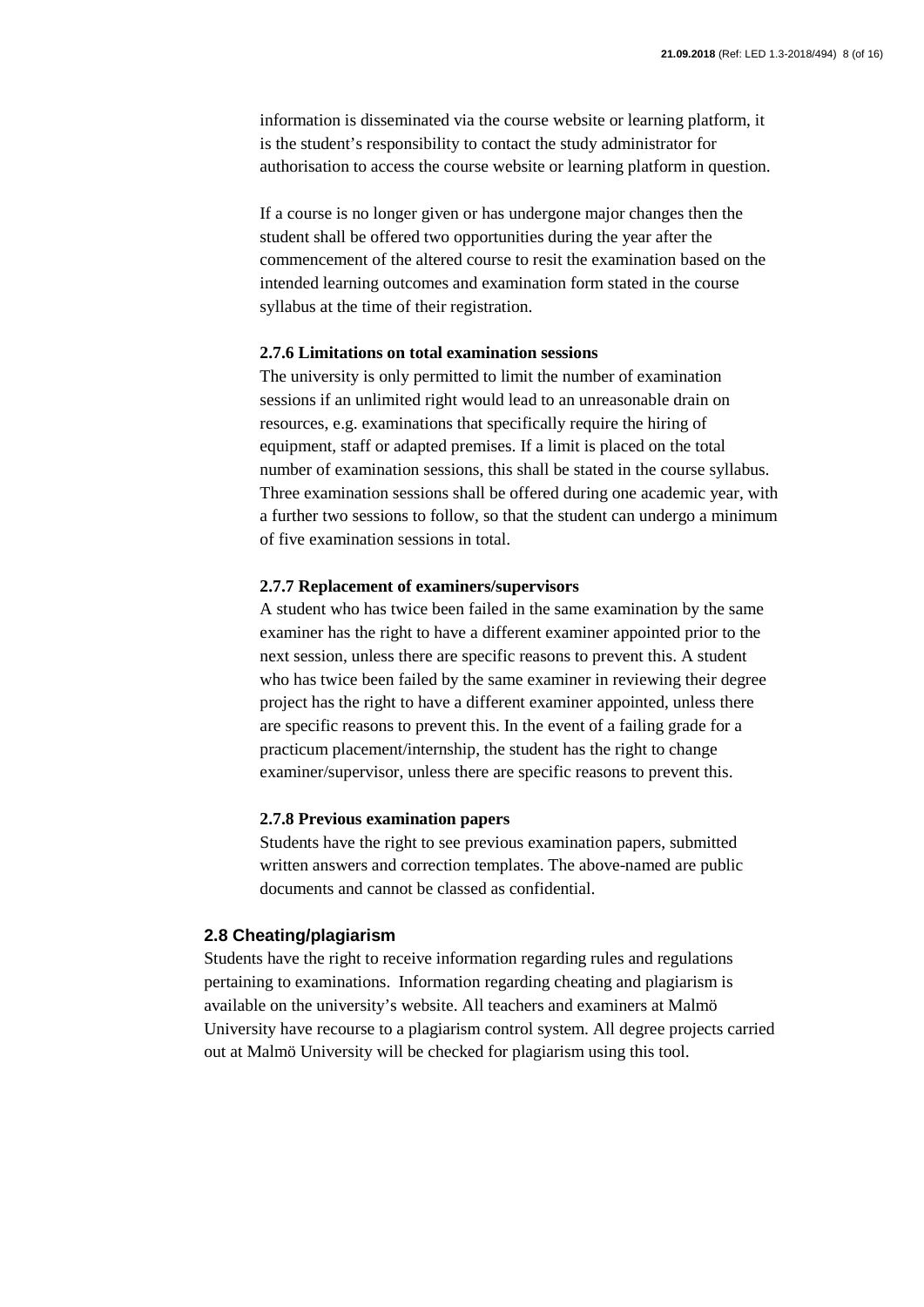#### **2.8.1 Disciplinary measures**

According to the Swedish Higher Education Ordinance, students may be subject to disciplinary measures if they:

- 1. use prohibited aids or other methods to attempt to deceive during examinations or other forms of assessment of study performance;
- 2. disrupt or obstruct teaching, tests or other activities within the framework of courses and study programmes at the higher education institution;
- 3. disrupt activities in the library of the higher education institution or other separate establishments at the institution; or
- 4. subject another student or member of the staff of the higher education institution to harassment or sexual harassment of the kind laid down in Chapter 1 Section 4 of the Swedish Discrimination Act.

All disciplinary cases shall be expedited. Disciplinary measures shall not be taken later than two years after the offence has been committed. Possible disciplinary measures are warnings and suspension. A decision to suspend a student means that they cannot participate in lessons, examinations or other activities conducted within the framework of education at the university. As an alternative, a decision to suspend a student may be limited to cover access to specified premises within the university. Both the Vice-chancellor and the Disciplinary Board at Malmö University may decide to issue a warning to a student. Any decision to suspend a student shall be taken by the Disciplinary Board. A student is entitled to appeal to the Disciplinary Board against a warning issued by the Vice-chancellor. Decisions by the Disciplinary Board to issue a warning or suspension may be appealed to a general administrative court. An examiner is not permitted to reappraise a decision taken by the Vice-chancellor or Disciplinary Board regarding whether cheating has occurred or not.

#### **2.9 Errors on the part of the university**

If an error committed by the university prevents a student from taking an examination or obtaining a degree, the university shall rectify this error without undue delay.

## **3. AFTER YOUR STUDIES**

#### **3.1 Review and justification of grades**

An examiner shall provide a written justification of the grade issued if requested to do so by the student, as well as review a grade if so requested by the student. Such a review can be requested irrespective of the grade issued. If the examiner reaches the conclusion that the initial decision was incorrect, the decision shall be altered. In the event that an examiner discovers independently that a grade is incorrect, the examiner shall alter the decision irrespective of whether the student has requested a review. In neither case is the examiner is permitted to lower an already issued grade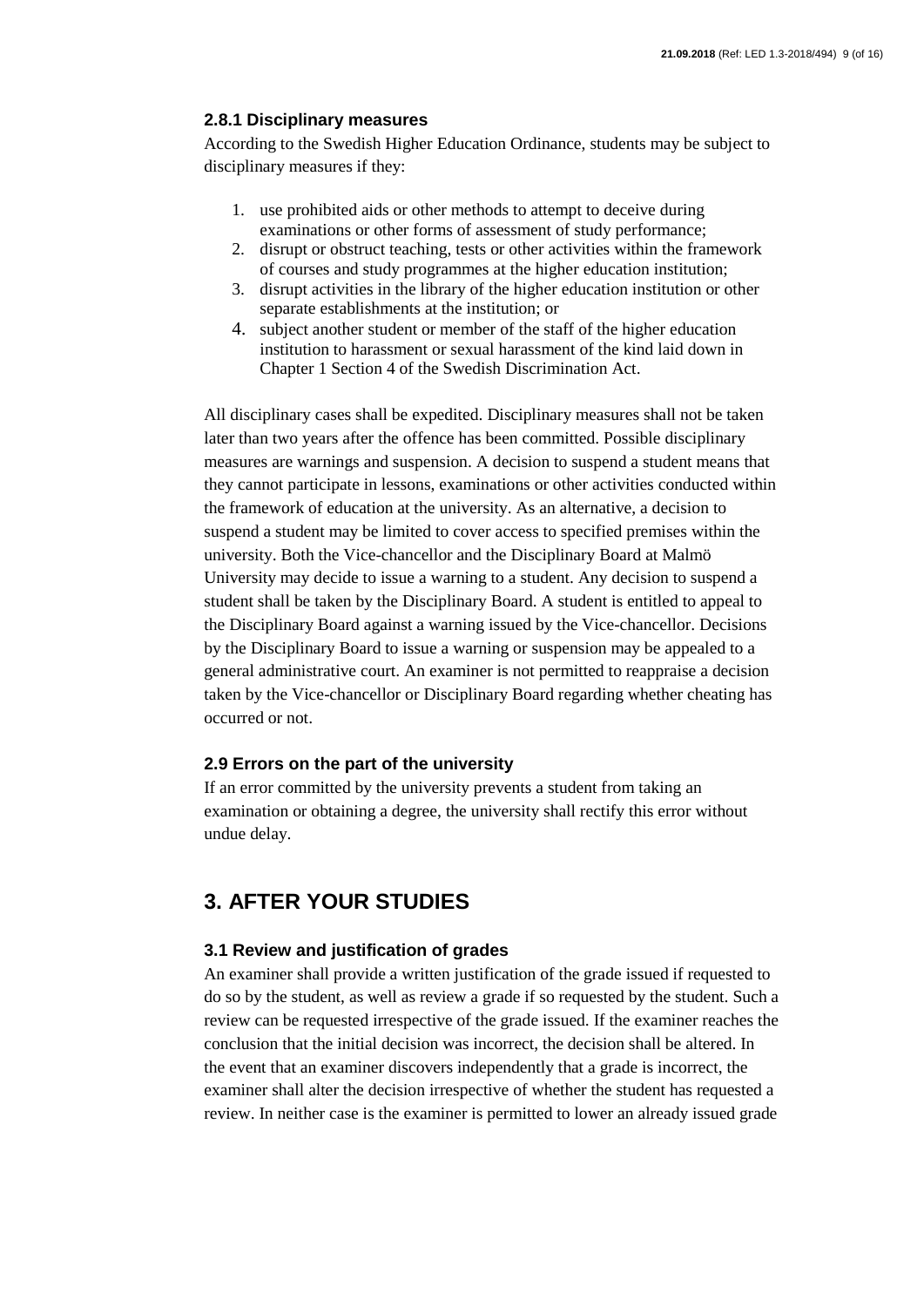unless some form of deception has taken place on the part of the student. However, if a decision is based on obvious inaccuracies such as clerical errors, miscalculations, etc., then this shall be corrected pursuant to the provisions of the Swedish Administrative Procedure Act.

It is not permitted to set limits of time on when a student can request a review; however, it will be easier for the university to deal with the matter if the review is not overly delayed after a grade has been notified.

#### **3.2 Resitting examinations (supplementing grades)**

Students with a passing grade for a course or a module are not permitted to resit examinations in order to improve their grade. Exceptions to this rule may only be permitted in scientific/technical access programmes and in BSc engineering programmes, whereupon opportunities for resits (supplementing) shall be stated in the course syllabus.

#### **3.3 Course evaluation**

Students have the right to offer their opinions in course evaluations. Course evaluations are one of the student's primary tools for influencing and developing their own and other student's studies. According to the Swedish Higher Education Ordinance, course evaluations are to be conducted for all courses and it is the higher education institution's responsibility to ensure that this is the case. Students are stakeholders in the university's operations and therefore have a responsibility to participate in course evaluations. The university shall compile the results of course evaluations in a report in which any decisions on measures to be taken are stated. This report shall be available on the course website and future students shall be made aware of its contents. Procedures for course evaluations are described in the relevant governance documentation, which is available via the university website.

#### **3.4 Course certificates**

Students requesting course certificates on successfully completing their studies have the right to receive these within 10 working days. The department (or equivalent) offering the course is responsible for issuing course certificates. Students have the right to appeal a decision to reject a request for course certification to the Higher Education Appeals Board.

#### **3.5 Degree certificate**

On graduation, a student has the right to request a degree certificate from the university if they fulfil the requirements for the award of the qualification as specified in the Qualifications Ordinance (Annex 2 of the Swedish Higher Education Ordinance). It is the applicant's responsibility to ensure that original documentation is available and that the application is complete. If the certificate is to include only courses read at Malmö University, the student should receive their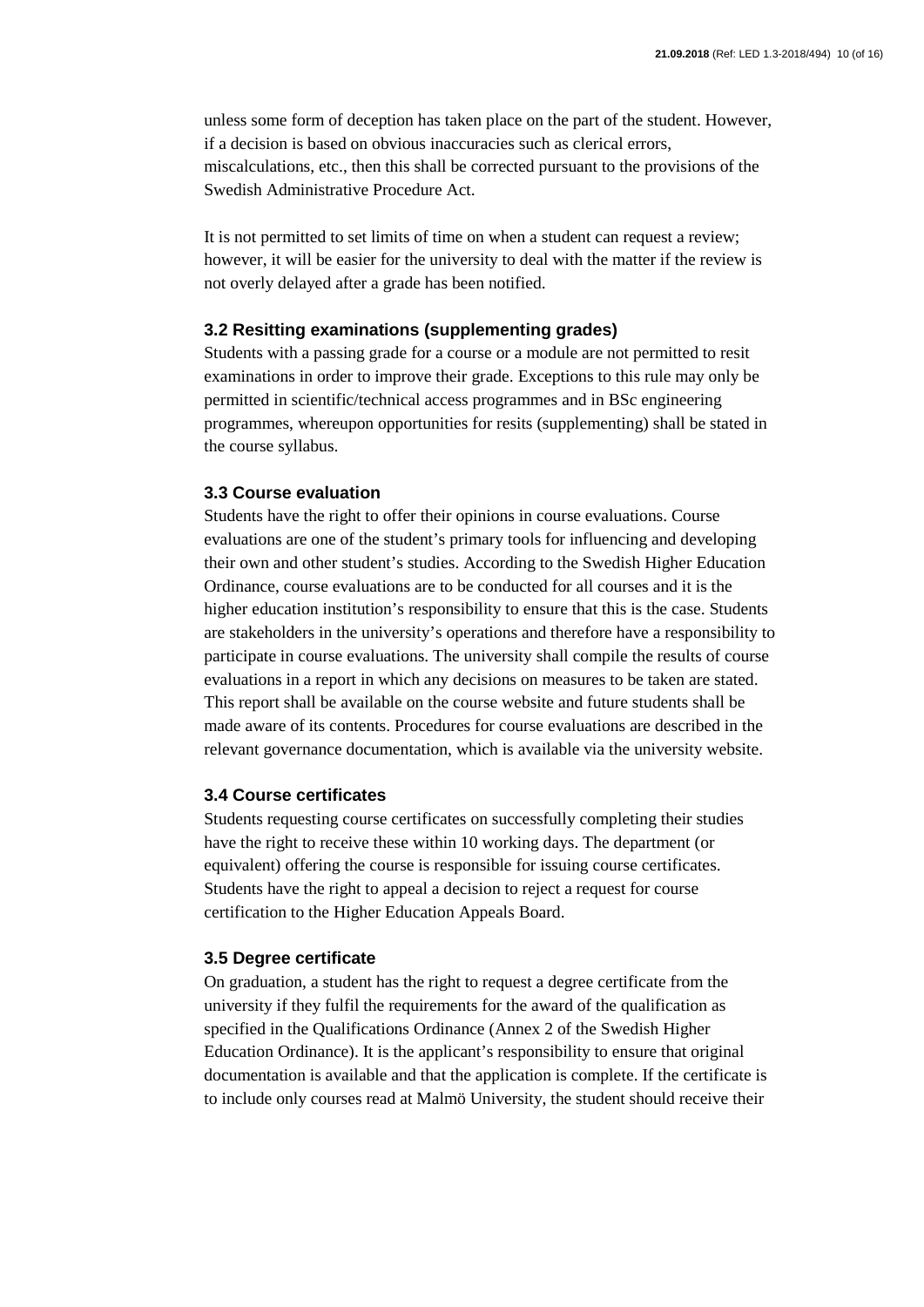degree certificate no later than 40 working days after the submission of a completed application. If the certificate is to include courses read at another higher education institution, whether in Sweden or abroad, then the student should receive their degree certificate no later than 60 working days after the submission of a completed application, unless special grounds exist. Students have the right to appeal a decision to reject a request for a degree certificate to the Higher Education Appeals Board.

#### **3.6 Publication of degree projects**

Malmö University uses a digital database to register and publish degree projects. It is compulsory to register degree projects. Publication is encouraged but is not compulsory. If the student's degree project forms part of a larger project within a research group whose combined work is to be published, the student should delay the publication of their own part online until such time as the research group's publication has been accepted.

## **4. OTHER**

#### **4.1 Deferment of studies for admitted students**

The university may grant an admitted student a deferment of studies if special grounds exist. Swedish Council for Higher Education regulations state that special grounds may be social, medical or other special grounds, for example child care or student union commitments. Deferral applications should be submitted to the appropriate function at the university. The deferment period shall not exceed 18 months unless special grounds exist. An admitted student who has been granted a deferment is responsible for notifying the university when they intend to recommence their studies. The student shall give notice of their wish to resume studies in the upcoming term no later than 15 April or 15 October respectively. Students may appeal against any decision to reject a request to defer studies to the Higher Education Appeals Board.

#### **4.2 Approved leave from studies with guaranteed admission**

A student may apply for a leave of absence from studies with guaranteed readmission if special grounds exist. Swedish Council for Higher Education regulations state that special grounds may be social, medical or other special grounds, for example child care or student union commitments. Applications for leave from studies should be submitted to the appropriate function at the university. A decision to grant a leave of absence from studies with guaranteed readmission shall be for a fixed period, after which the student has the right to retake their place in the course or study programme. The student shall give notice of their wish to resume studies in the upcoming term no later than 15 April or 15 October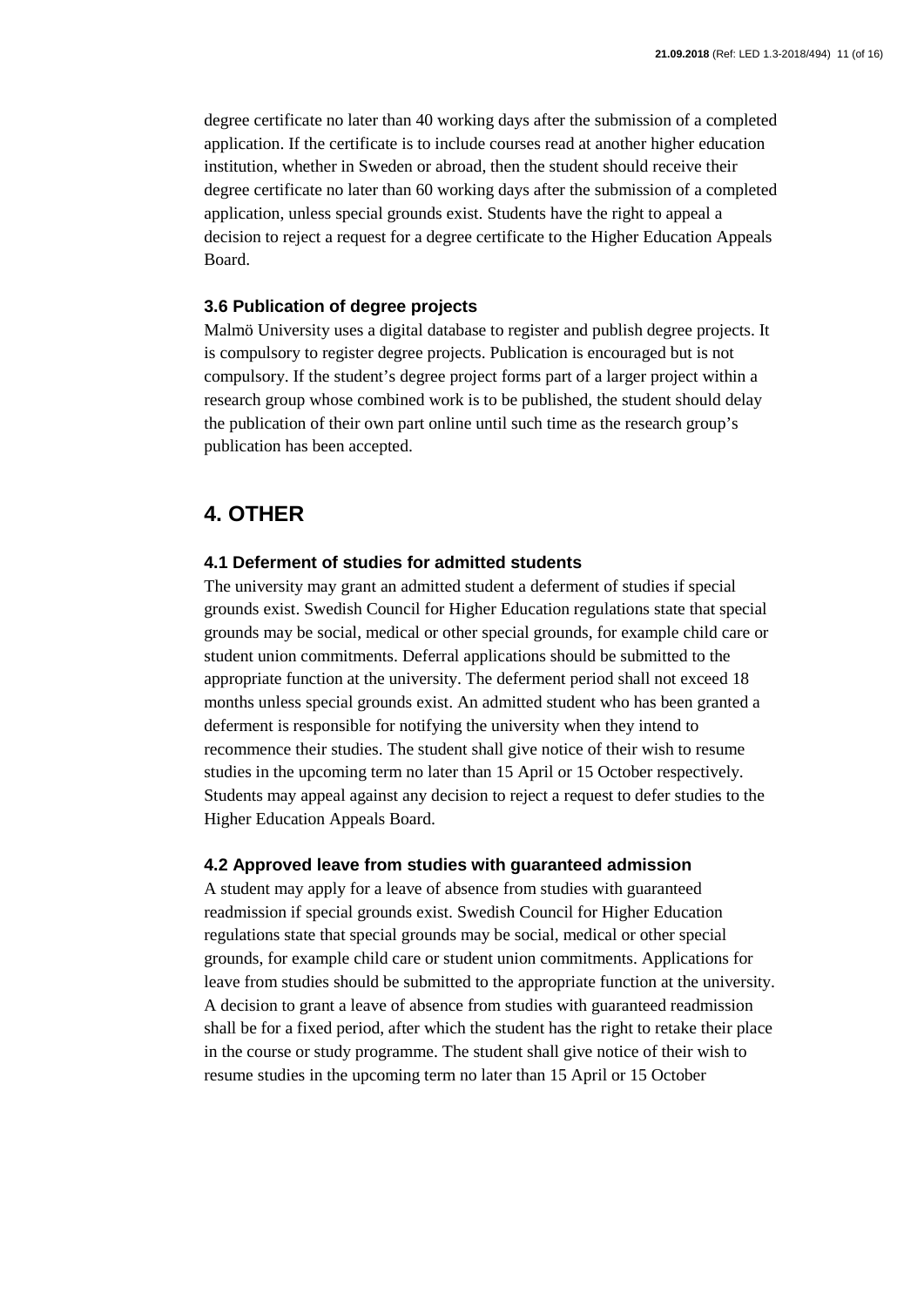respectively. Students may appeal against any decision to reject a request for a leave of absence to the Higher Education Appeals Board.

A student who fails an examination in a course that forms part of a study programme may be placed on 'involuntary' leave from studies, with a passing grade in the course as a precondition for beginning another course. The student can be offered a place on the next course once they have fulfilled the requirements and passed the examination for the course that constitutes the prior-knowledge requirement. In such a situation, however, there is no guarantee of admission, which is dependent on available places.

#### **4.3 Non-completion of studies**

Students shall notify the university if they do not intend to complete a study programme. Notification of non-completion of studies will then be registered in Ladok. A student who has notified non-completion of studies only has the right to readmission to the programme if a place is available.

#### **4.4 Fees and expenses**

Higher education shall be free of application and tuition fees for students who are citizens of an EEA country or Switzerland (Ordinance 2010:543 includes a list of other groups who are also exempted from fees). This does not however mean that studying at Swedish higher education institutions incurs no expenses for students. Course literature and personal equipment are examples of expenses paid by the student themselves. Local public transport is also normally paid for by the student. Expenses may also be incurred for travel in conjunction with practicum placements/internships. Compendia and other study materials may be sold by the university at cost price. The university is however not permitted to charge fees or expenses for compulsory elements, for example study trips of a more extensive nature, unless an equivalent free-of-charge alternative is also offered. If, in accordance with the study programme or course syllabus, study elements are to take place at a higher education institution other than Malmö University, then Malmö University is responsible for any fees charged by the other institution, while students are responsible for the cost of transport and accommodation.

### **5. APPLICATION AND MONITORING**

Each faculty at the university is at liberty to supplement university-wide rules and regulations. Any such rules and regulations shall not restrict the rights or extend the obligations contained in this document.

Each faculty board shall prepare procedures in consultation with the student union regarding how matters arising from this document are to be dealt with at the faculty, with responsibility for procedural compliance residing with deans (or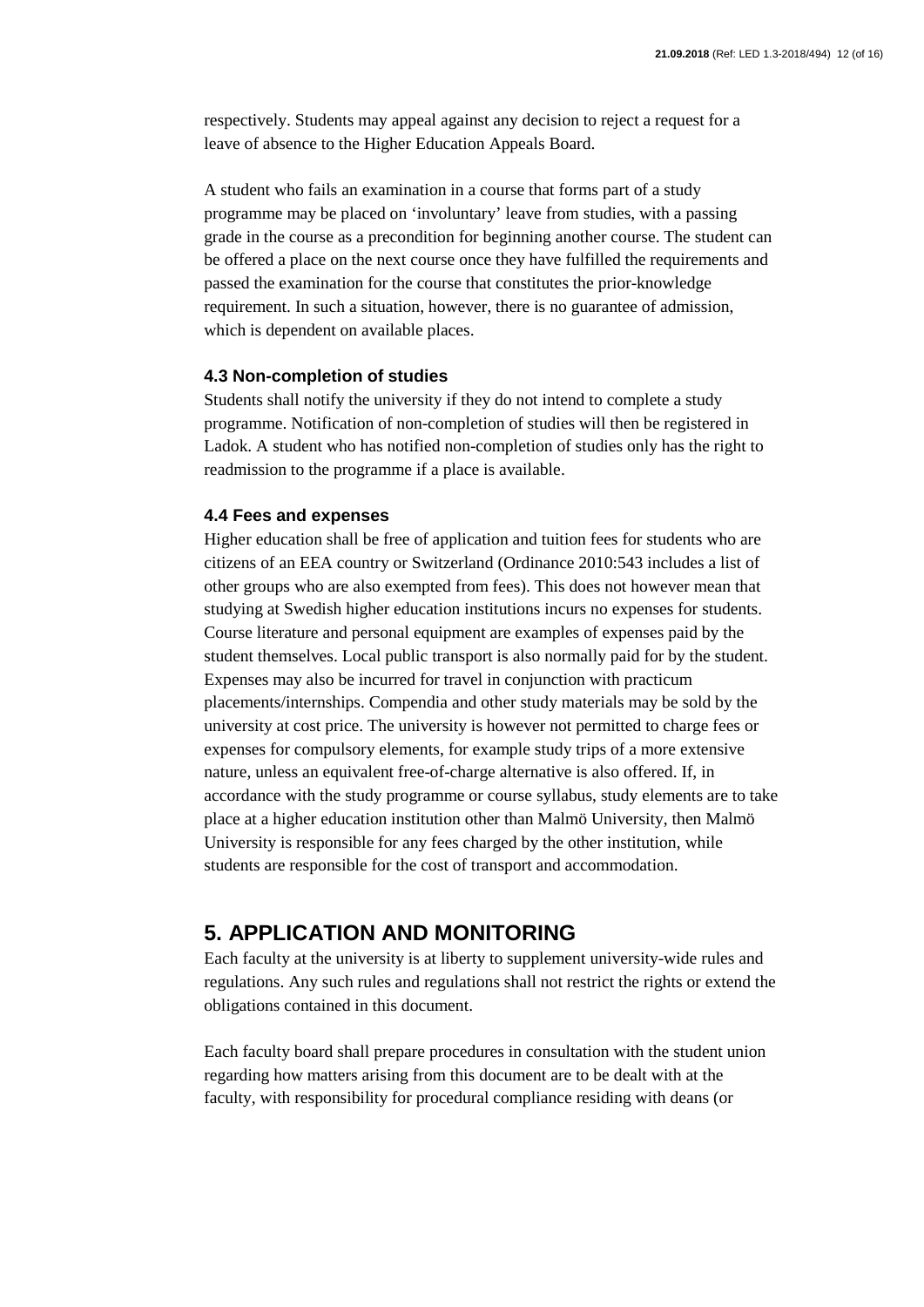equivalent), The faculty is responsible for making procedures available to teachers, students and student representatives, for example on the website and learning platform.

Situations in which students feel that their rights are being infringed should initially be addressed in dialogue with teachers. If a conflict has arisen between the student and their teacher, then dialogue should instead take place with another member of staff in accordance with faculty's own procedures. Each faculty has student representatives who students can ask to attend meetings with university staff. Any complaint received from a student that cannot be immediately resolved to the parties' mutual satisfaction shall be documented and registered in accordance with current regulations. The matter should then be dealt with in accordance with the procedures adopted by the faculty.

Each faculty is responsible for ensuring that compliance with this document and any supplementary regulations can be monitored and followed up. As part of this monitoring and follow-up, representatives of students, staff and management shall meet on an ongoing basis, but at least once each academic year, in order to evaluate the application of the regulations. In conjunction with this evaluation, matters arising during the year related to this document shall be summarised. A list of matters arising and documentation of the evaluation shall be submitted to the university's drafting body for educational issues.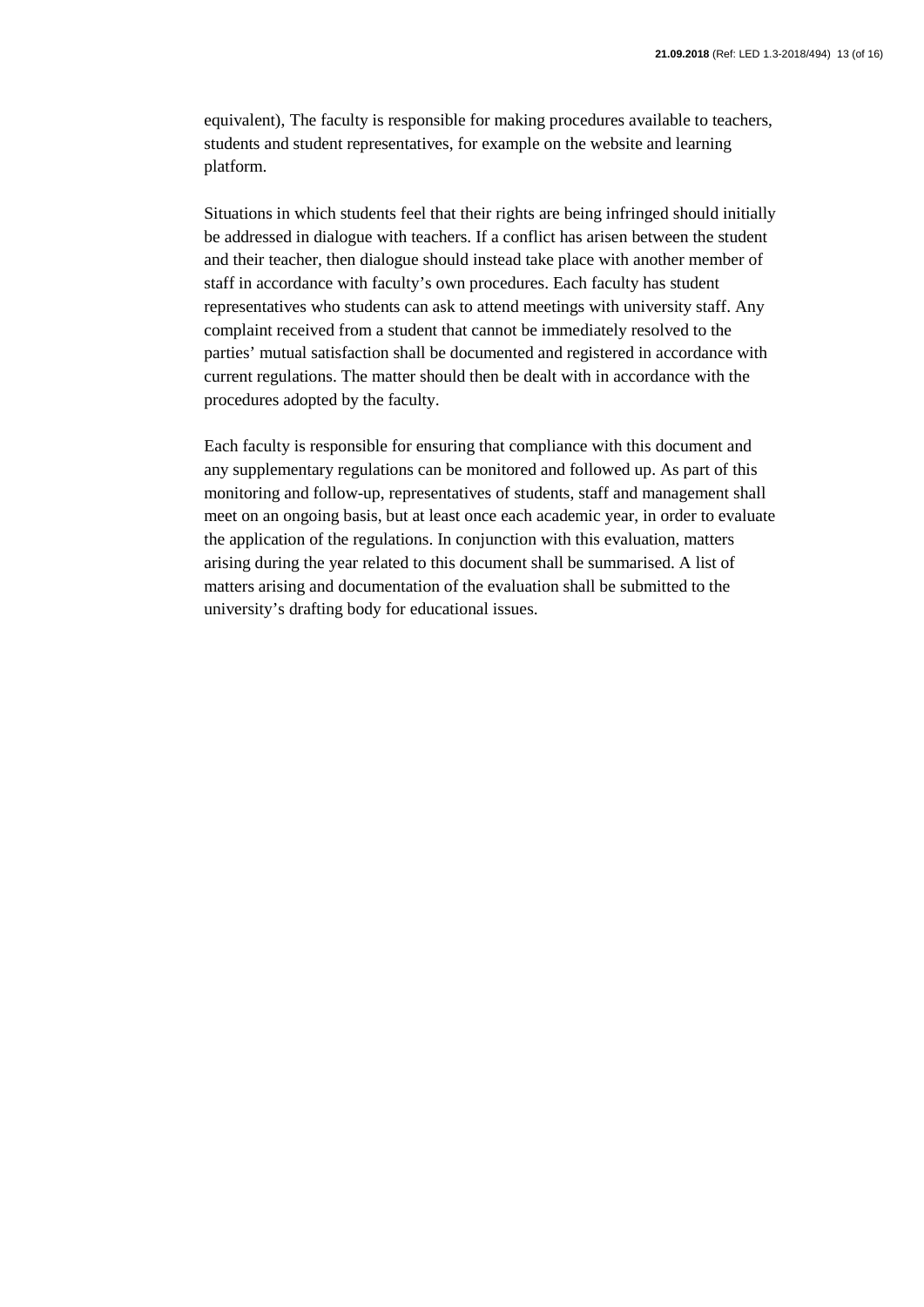## **TERMINOLOGY**

Compulsory course literature: The literature, videos or other media deemed necessary for the student to achieve the intended learning outcomes.

Course syllabus: A legally binding document that describes parameters such as the forms that teaching and examination will take. Course syllabuses must be available on the website and searchable by course code.

Credit transfer: The transfer of credits for previous degrees, courses and/or knowledge and expertise acquired in professional practice. For example, if a student has read courses at another higher education institution that are equivalent to courses in the current study programme, they can apply for credits to be transferred.

Dean: The dean is the head of a faculty.

Deferment period: A defined period of time for which a decision is deferred. This may, for example, refer to an admitted student who is unable to begin their studies for six months, and who later requests a deferment until a later date.

Department: The organisational units within each faculty that conduct education and research activities.

EU/EEA country: EU countries are the Member States of the European Union. EEA countries are those who are not Member States but that cooperate with the EU in areas such as education.

Examination: The element in a course that forms the basis for setting grades. An examination can take a number of forms, from an oral seminar to a written test (examination).

Examiner: A teacher tasked with setting grades for an examination.

Faculty: The primary organisational unit of the university. The university consists of five faculties; the Faculty of Culture and Society, Faculty of Education and Society, Faculty of Health and Society, Faculty of Odontology and Faculty of Technology and Society.

Head of department: The head of department in charge of their department and is the senior manager who has the closest contact with students.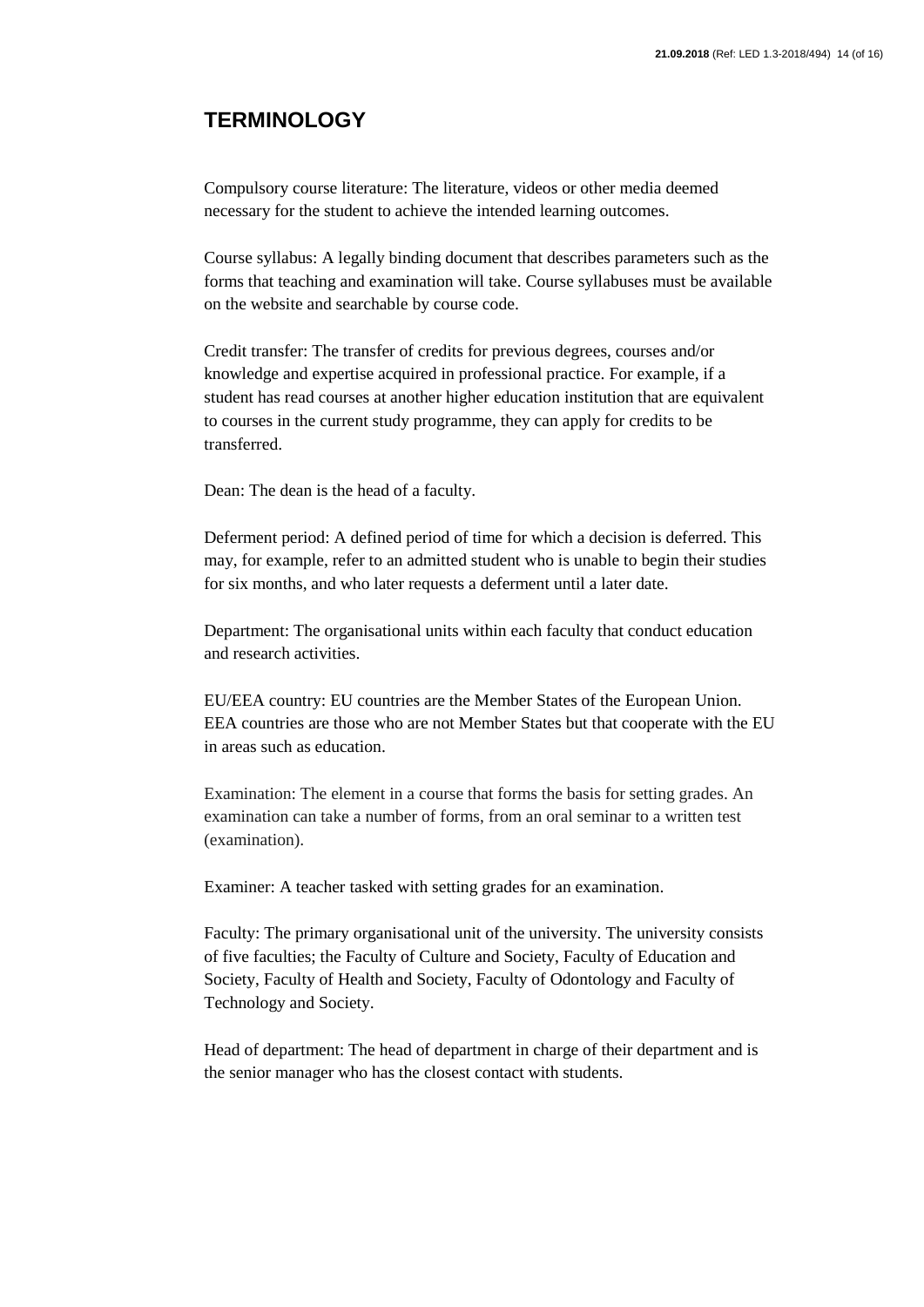Learning platform: The digital platform used by the university to communicate with students.

Post-examination review: After each examination, a review is held, either orally or in writing.

Reference literature: Recommended literature that may provide a deeper understanding of a subject, but that is not compulsory. This literature may be recommended during the course.

Student: An individual admitted to and studying at the university. A full-time student is expected to study for approximately 40 hours a week and a part-time student for approximately 20 or 10 hours a week, depending on the scope of their studies.

Student representative/student work environment representative: Student representatives are employed by the Student Union at Malmö University and work at the various faculties, with responsibility for acting as student work environment representatives on behalf of all students at the university.

Study administrator: The administrator at the department who deals with issues related to the practical details of courses and study programmes, for example admissions, registration, authorised leave from studies and issues relating to results and grades.

Study programme syllabus: A syllabus must be established for every study programme. The study programme syllabus defines parameters such as the programmes intended learning outcomes and content, as well as the degree that the programme leads to.

Supervisor: A teacher tasked with supervising a student, for example in the preparation of their degree project. A supervisor is not an examiner.

Swedish Higher Education Ordinance: The ordinance that regulates the activities of higher education institutions at a level of detail greater than the Swedish Higher Education Act.

Swedish Higher Education Act: The act that regulates the activities of higher education institutions on an overall level.

Teacher: The individual with educational responsibility for students on courses and study programmes, e.g. lecturers.